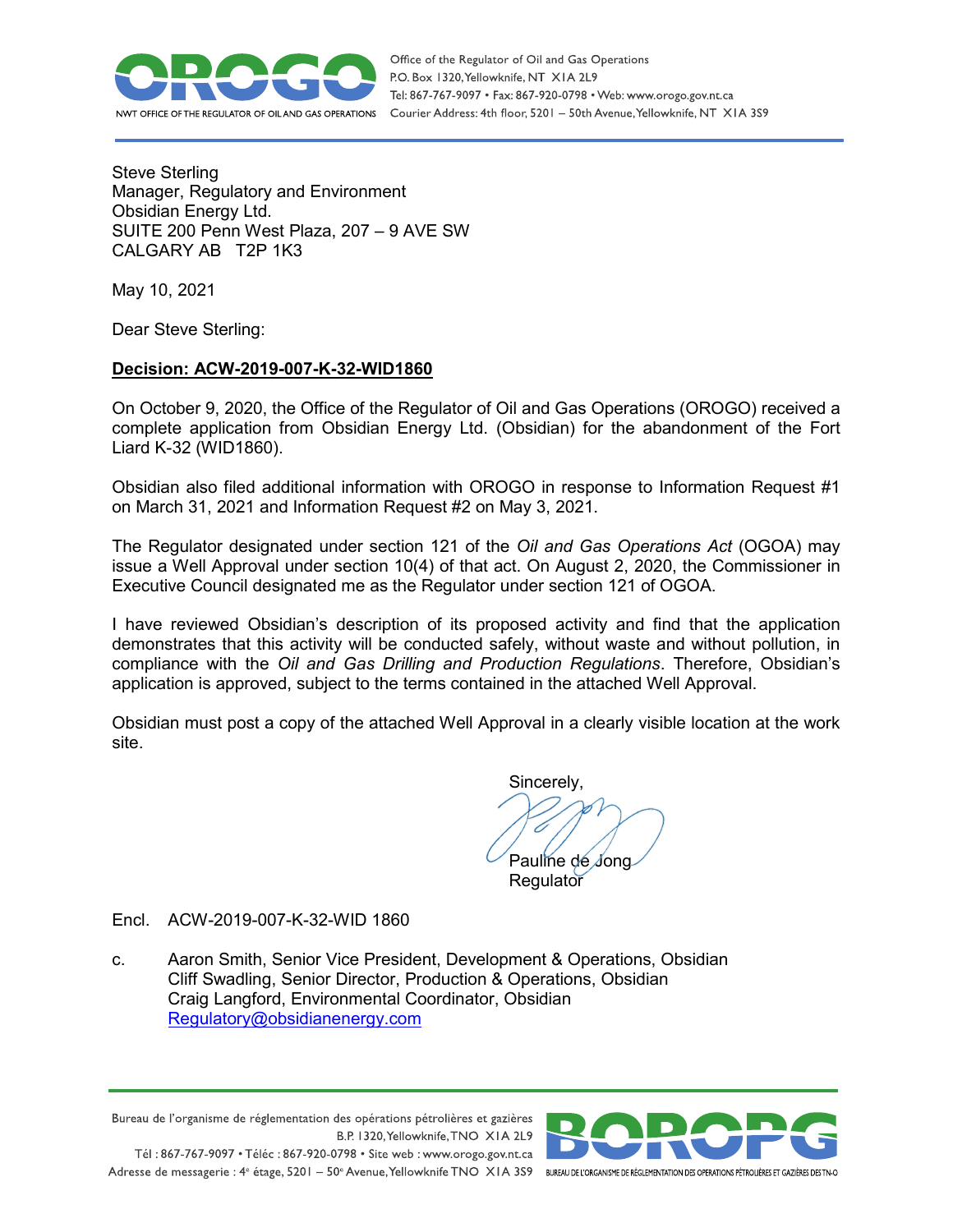

## **WELL APPROVAL**

Subject to the terms listed below, a well approval is granted under Section 10 of the *Oil and Gas Operations Act* and Part 2 of the *Oil and Gas Drilling and Production Regulations* to

| Company Name                                        | <b>Company Operating</b><br>Licence # |
|-----------------------------------------------------|---------------------------------------|
| <b>Obsidian Energy Ltd.</b>                         | NWT-OL-2014-015                       |
| Responsible Officer and Title                       |                                       |
| Steve Sterling, Manager, Regulatory and Environment |                                       |

to proceed with the works and activities described in its October 9, 2020 application and subsequent submissions for

| Type of Work                                      | Settlement Area or<br>Region |
|---------------------------------------------------|------------------------------|
| Well abandonment                                  |                              |
| Scope of Work                                     | Dehcho                       |
| Abandonment of the Fort Liard K-32 Well (WID1860) |                              |

This approval is granted under Operations Authorization OA-2019-001-OBS and expires on November 1, 2022.

Dated at Yellowknife, Northwest Territories on May 10, 2021.

| Name of Regulator / Delegate | Signature of Regulator / Delegate |
|------------------------------|-----------------------------------|
| Ms. Pauline de Jong          |                                   |
| Title                        |                                   |
| Regulator                    |                                   |